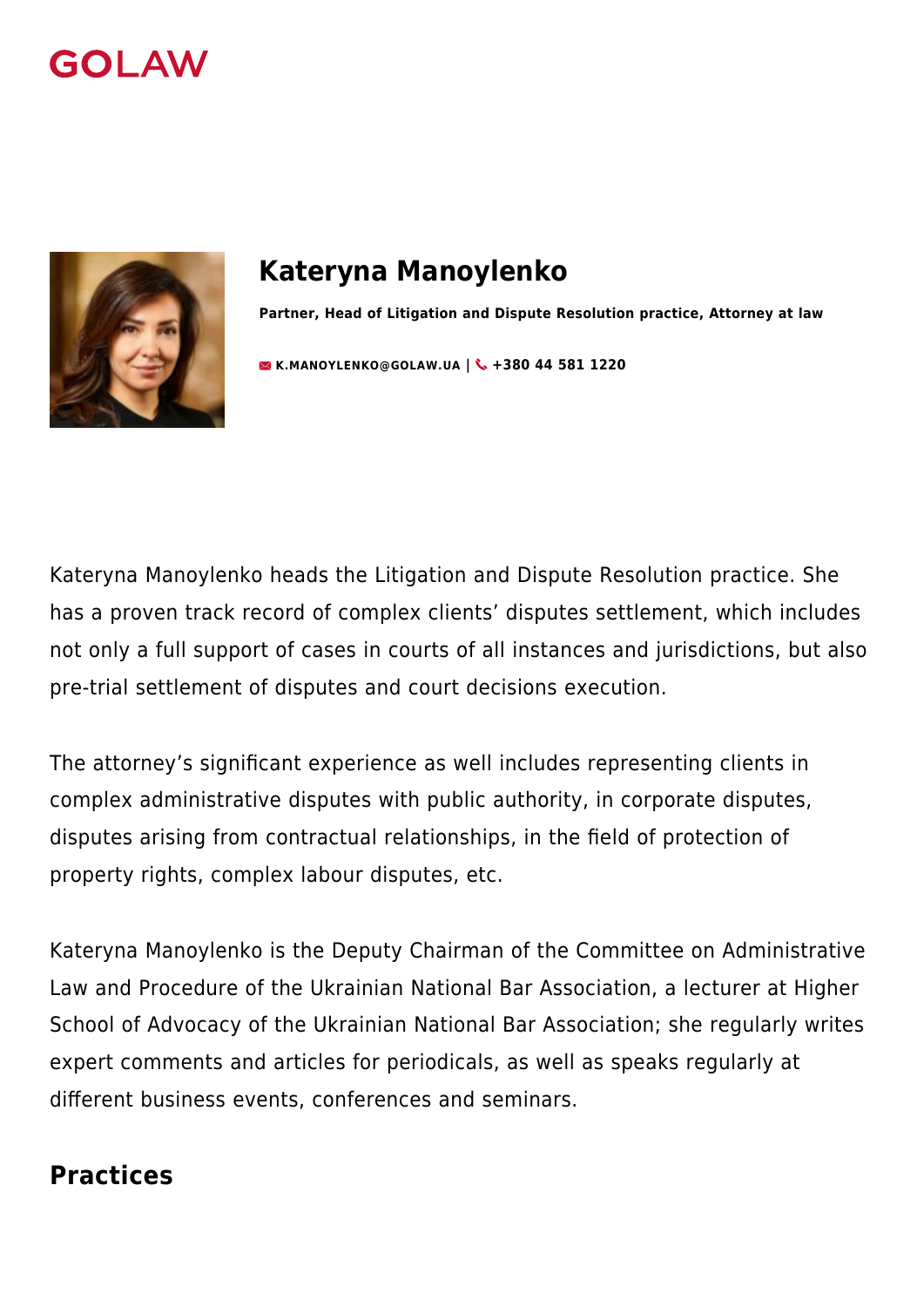- [Insolvency and Corporate Recovery](#page--1-0)
- [Employment](#page--1-0)
- [Government Relations \(GR\)](#page--1-0)
- [Restructuring, Claims and Recoveries](#page--1-0)
- [Intellectual property](#page--1-0)
- [Litigation and dispute resolution](#page--1-0)

## **Sectors**

- [Agribusiness](#page--1-0)
- [Aviation sector](#page--1-0)
- [Chemical industry](#page--1-0)
- [Construction and real estate](#page--1-0)
- [Energy and natural resources](#page--1-0)
- [Financial institutions](#page--1-0)
- [Information technology](#page--1-0)
- [Manufacturing and industry](#page--1-0)
- [Media and telecommunications](#page--1-0)
- [Medicine and pharmaceuticals](#page--1-0)
- [Retail and FMCG](#page--1-0)
- [Transport and infrastructure](#page--1-0)
- [Defense in Anti-corruption matters](#page--1-0)
- [Antitrust and Competition](#page--1-0)
- [Banking and Finance](#page--1-0)
- [Compliance, Corporate Governance and Risk Management](#page--1-0)
- [Corporate Law and M&A](#page--1-0)
- [Criminal Law and White Collar Defence](#page--1-0)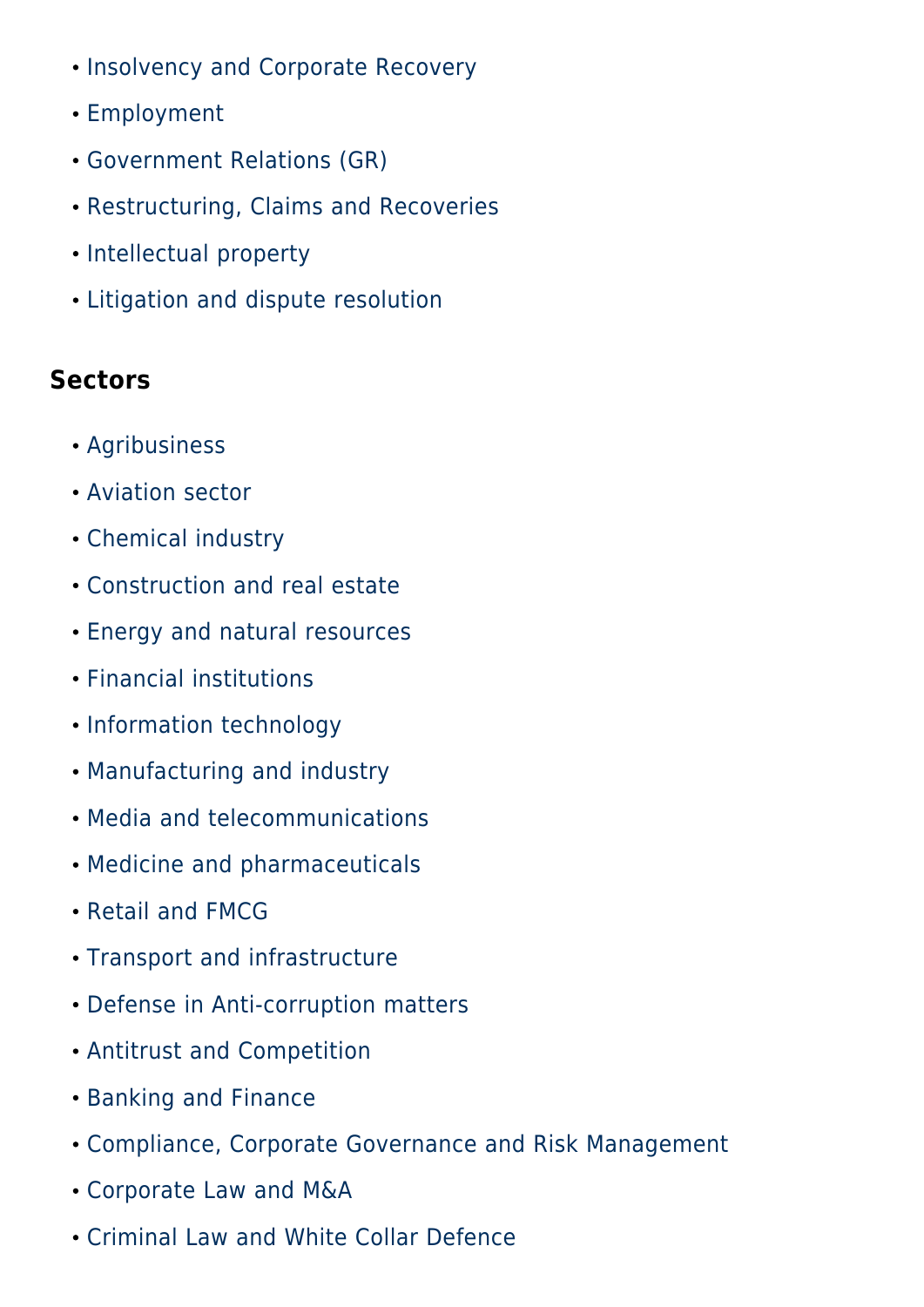- [Development and implementation of security systems](#page--1-0)
- [Employment](#page--1-0)
- [Environmental Protection](#page--1-0)
- [Government Relations \(GR\)](#page--1-0)
- [Insolvency and Corporate Recovery](#page--1-0)
- [Intellectual property](#page--1-0)
- [International trade](#page--1-0)
- [Litigation and dispute resolution](#page--1-0)
- [Private clients](#page--1-0)
- [Real estate](#page--1-0)
- [Restructuring, Claims and Recoveries](#page--1-0)
- $\cdot$  [Tax](#page--1-0)

## **Education**

Law Faculty, Kyiv University of Law, National Academy of Sciences of Ukraine, 2008.

# **Recognition**

The Legal 500 EMEA 2021 - received a special recognition 'Leading individual' in Employment practice area;

Best Lawyers in Ukraine 2022 - recognised among the best lawyers in Ukraine in the field of Litigation;

Who's Who Legal 2020 - recognised as one of the best lawyers in Ukraine in the field of Labour, Employment & Benefits;

Ukrainian Law firms. A Handbook for Foreign Clients 2021 - recognised among the